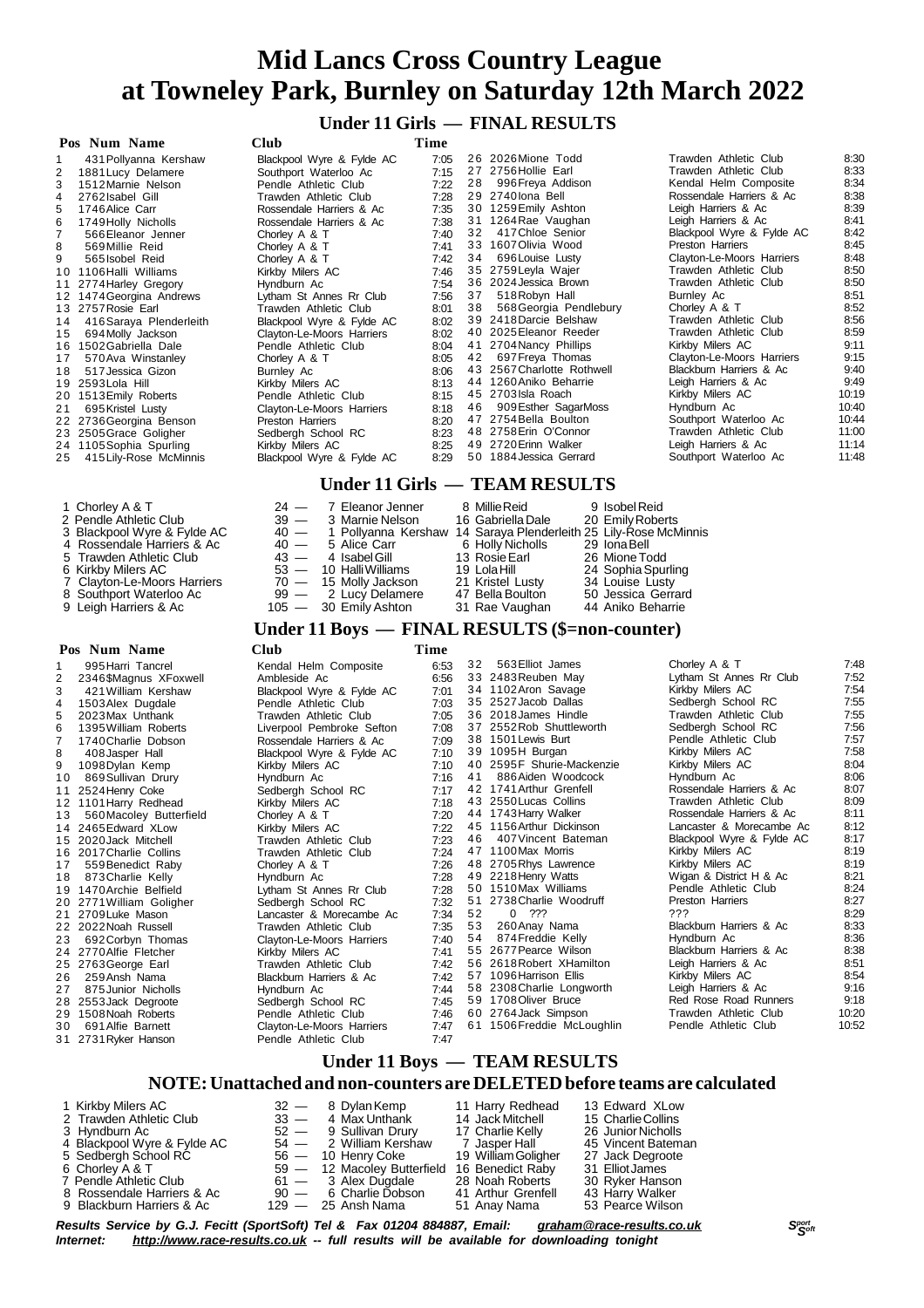### **Under 13 Girls — FINAL RESULTS**

|                                                                                                                                                                                                                                                                                                                                                                                                            |                                                                                                                                                                                                                                                                                                                                                                                      | Under 13 Girls — FINAL RESULTS                                                                                                                                                                                                                                                                                                                                                                                                                                                                                                                                |                                                                                                                                                                                                                                                                                                                                                                                                                                                                                                         |                                                                                                          |  |  |  |  |  |  |
|------------------------------------------------------------------------------------------------------------------------------------------------------------------------------------------------------------------------------------------------------------------------------------------------------------------------------------------------------------------------------------------------------------|--------------------------------------------------------------------------------------------------------------------------------------------------------------------------------------------------------------------------------------------------------------------------------------------------------------------------------------------------------------------------------------|---------------------------------------------------------------------------------------------------------------------------------------------------------------------------------------------------------------------------------------------------------------------------------------------------------------------------------------------------------------------------------------------------------------------------------------------------------------------------------------------------------------------------------------------------------------|---------------------------------------------------------------------------------------------------------------------------------------------------------------------------------------------------------------------------------------------------------------------------------------------------------------------------------------------------------------------------------------------------------------------------------------------------------------------------------------------------------|----------------------------------------------------------------------------------------------------------|--|--|--|--|--|--|
| Pos Num Name<br>1005 Ruby Duxbury<br>1<br>2<br>579 Isabel Goodman<br>3<br>427 Jemima Bradburn<br>4<br>702 Lottie Smith<br>5<br>1007 Holly Jenner<br>6<br>2231 Lucy Orrell<br>7<br>1276 Scarlett Jarvis<br>8<br>1633 Anna Pilling<br>9<br>2687 Erin Hesketh<br>10 2225 Esme Clark<br>11 1615 Lilly Washington<br>1 Clayton-Le-Moors Harriers<br>2 Wigan & District H & Ac<br>3 Kirkby Milers AC             | Club<br>Kendal Helm Composite<br>Chorley A & T<br>Blackpool Wyre & Fylde AC<br>Clayton-Le-Moors Harriers<br>Kendal Helm Composite<br>Wigan & District H & Ac<br>Leigh Harriers & Ac<br>Preston Harriers<br>Clayton-Le-Moors Harriers<br>Wigan & District H & Ac<br>Preston Harriers<br>4 Lottie Smith<br>$26 -$<br>$32 -$<br>6 Lucy Orrell<br>$60 - 17$ Lucy Dodd                    | Time<br>12<br>281 Tamzin Osborne<br>9:48<br>699 Phoebe Jackson<br>13<br>9:54<br>14 2761 Maisie Warren-Beck<br>9:55<br>15 577 Maisie Edwards<br>10:07<br>16 2232 Lucy Stretton<br>10:19<br>17 2462 Lucy Dodd<br>10:20<br>18 957 Lea Woodcock<br>10:24<br>19 704 Ava Wright<br>10:40<br>20 2615 Melissa XWalker<br>10:55<br>21 1108 Emily-Rose Moffatt<br>10:58<br>22 1107 Alisha May-Perrin<br>11:01<br>Under 13 Girls — TEAM RESULTS<br>9 Erin Hesketh<br>13 Phoebe Jackson<br>10 EsmeClark<br>16 Lucy Stretton<br>21 Emily-Rose Moffatt 22 Alisha May-Perrin | Blackburn Harriers & Ac<br>Clayton-Le-Moors Harriers<br>Trawden Athletic Club<br>Chorley A & T<br>Wigan & District H & Ac<br>Kirkby Milers AC<br>Hyndburn Ac<br>Clayton-Le-Moors Harriers<br>Leigh Harriers & Ac<br>Kirkby Milers AC<br>Kirkby Milers AC                                                                                                                                                                                                                                                | 11:03<br>11:05<br>11:28<br>11:35<br>11:37<br>11:37<br>11:43<br>12:06<br>12:27<br>12:39<br>13:14          |  |  |  |  |  |  |
|                                                                                                                                                                                                                                                                                                                                                                                                            |                                                                                                                                                                                                                                                                                                                                                                                      | Race 4 - Under 13 Boys — FINAL RESULTS (\$=non-counter)                                                                                                                                                                                                                                                                                                                                                                                                                                                                                                       |                                                                                                                                                                                                                                                                                                                                                                                                                                                                                                         |                                                                                                          |  |  |  |  |  |  |
| Pos Num Name<br>267 Liam Bennison<br>1<br>2<br>2551 Alexander Glenn<br>3<br>2689\$Henry Shoesmith<br>4<br>2028 Harry Jordan<br>5<br>2646 Isaac XSnape<br>6<br>1514 James Burt<br>7<br>1754 Francis Vidler<br>8<br>2288Toby Nixon<br>9<br>1755 Alfie Walker<br>10 2767 Max Belshaw                                                                                                                          | Club<br>Blackburn Harriers & Ac<br>Chorley A & T<br>East Cheshire Harriers & Tames 11:11<br>Trawden Athletic Club<br>Rossendale Harriers & Ac<br>Pendle Athletic Club<br>Rossendale Harriers & Ac<br><b>Barlick Fell Runners</b><br>Rossendale Harriers & Ac<br>Trawden Athletic Club                                                                                                | Time<br>276 Loucas Lancashire<br>11<br>11:00<br>12 270 George Camara<br>11:05<br>13 2400 Harry Roberts<br>14 1478 Freddie Markham<br>11:26<br>15 1396 Daniel Berry<br>11:35<br>16 2765Sam Midgley<br>11:37<br>17 1515 Hugh Williams<br>11:41<br>18 519 Benjamin Mayhew<br>11:42<br>19 2283 Garth Duffy<br>11:45<br>20 1753Toby Steel<br>11:46                                                                                                                                                                                                                 | Blackburn Harriers & Ac<br>Blackburn Harriers & Ac<br>Pendle Athletic Club<br>Lytham St Annes Rr Club<br>Liverpool Pembroke Sefton<br>Trawden Athletic Club<br>Pendle Athletic Club<br>Burnley Ac<br><b>Barlick Fell Runners</b><br>Rossendale Harriers & Ac                                                                                                                                                                                                                                            | 11:53<br>12:10<br>12:10<br>13:02<br>13:19<br>13:25<br>13:51<br>14:26<br>14:37<br>17:18                   |  |  |  |  |  |  |
| Race 4 - Under 13 Boys - TEAM RESULTS                                                                                                                                                                                                                                                                                                                                                                      |                                                                                                                                                                                                                                                                                                                                                                                      |                                                                                                                                                                                                                                                                                                                                                                                                                                                                                                                                                               |                                                                                                                                                                                                                                                                                                                                                                                                                                                                                                         |                                                                                                          |  |  |  |  |  |  |
|                                                                                                                                                                                                                                                                                                                                                                                                            |                                                                                                                                                                                                                                                                                                                                                                                      | NOTE: Unattached and non-counters are DELETED before teams are calculated                                                                                                                                                                                                                                                                                                                                                                                                                                                                                     |                                                                                                                                                                                                                                                                                                                                                                                                                                                                                                         |                                                                                                          |  |  |  |  |  |  |
| 1 Rossendale Harriers & Ac<br>2 Blackburn Harriers & Ac                                                                                                                                                                                                                                                                                                                                                    | $18 -$<br>4 Isaac XSnape<br>$22 -$<br>1 Liam Bennison                                                                                                                                                                                                                                                                                                                                | 6 Francis Vidler<br>8 Alfie Walker<br>10 Loucas Lancashire 11 George Camara                                                                                                                                                                                                                                                                                                                                                                                                                                                                                   |                                                                                                                                                                                                                                                                                                                                                                                                                                                                                                         |                                                                                                          |  |  |  |  |  |  |
| Race 4 - Under 15 Girls — FINAL RESULTS (\$=non-counter)                                                                                                                                                                                                                                                                                                                                                   |                                                                                                                                                                                                                                                                                                                                                                                      |                                                                                                                                                                                                                                                                                                                                                                                                                                                                                                                                                               |                                                                                                                                                                                                                                                                                                                                                                                                                                                                                                         |                                                                                                          |  |  |  |  |  |  |
| Pos Num Name                                                                                                                                                                                                                                                                                                                                                                                               | Club                                                                                                                                                                                                                                                                                                                                                                                 | Time                                                                                                                                                                                                                                                                                                                                                                                                                                                                                                                                                          |                                                                                                                                                                                                                                                                                                                                                                                                                                                                                                         |                                                                                                          |  |  |  |  |  |  |
| 1354 Sophie Leadbetter<br>1<br>2<br>2516 Olivia Barley<br>3<br>1171 Erin Gillan<br>4<br>847 Iona Smith<br>5<br>450 Ella Leonard<br>6<br>596 Lola Robertson<br>7<br>1170 Annie Dickinson<br>8<br>449 Madison Croft<br>9<br>304 Isabela Thompson<br>10<br>709 Erika Corns<br>11 1632 Holly Moffatt<br>12 2503 Elif Sancar                                                                                    | Leven Valley AC<br>Sedbergh School RC<br>Lancaster & Morecambe Ac<br>Glaxo Hoad Hill Harriers<br>Blackpool Wyre & Fylde AC<br>Chorley A & T<br>Lancaster & Morecambe Ac<br>Blackpool Wyre & Fylde AC<br>Blackburn Harriers & Ac<br>Clayton-Le-Moors Harriers<br>Preston Harriers<br>Sedbergh School RC                                                                               | 11:17<br>13 2743 Kitty Millson<br>11:38<br>14 966 Heidi SagarMoss<br>11:50<br>15 1114 Alexa Donnelly<br>11:55<br>16 448 Louisa Bradburn<br>12:09<br>17 2515 Olivia Patchett<br>12:20<br>18 2742 Magdalena Hunger<br>12:30<br>19 2744 Isabel Gaskin<br>12:37<br>20 592 Charlotte Hallewell<br>12:39<br>21 1782 Louison Lemarchand<br>12:40<br>22 2035 Grace Whittaker<br>12:43<br>23 298 Freya Neild<br>12:45<br>24 963Ellie Holt                                                                                                                              | Sedbergh School RC<br>Hyndburn Ac<br>Kirkby Milers AC<br>Blackpool Wyre & Fylde AC<br>Sedbergh School RC<br>Sedbergh School RC<br>Sedbergh School RC<br>Chorley A & T<br>Sedbergh School RC<br>Trawden Athletic Club<br>Blackburn Harriers & Ac<br>Hyndburn Ac                                                                                                                                                                                                                                          | 12:50<br>12:51<br>12:53<br>12:54<br>12:57<br>13:06<br>13:20<br>13:27<br>14:08<br>14:34<br>15:18<br>16:06 |  |  |  |  |  |  |
|                                                                                                                                                                                                                                                                                                                                                                                                            |                                                                                                                                                                                                                                                                                                                                                                                      | Race 4 - Under 15 Girls — TEAM RESULTS                                                                                                                                                                                                                                                                                                                                                                                                                                                                                                                        |                                                                                                                                                                                                                                                                                                                                                                                                                                                                                                         |                                                                                                          |  |  |  |  |  |  |
|                                                                                                                                                                                                                                                                                                                                                                                                            |                                                                                                                                                                                                                                                                                                                                                                                      | NOTE: Unattached and non-counters are DELETED before teams are calculated                                                                                                                                                                                                                                                                                                                                                                                                                                                                                     |                                                                                                                                                                                                                                                                                                                                                                                                                                                                                                         |                                                                                                          |  |  |  |  |  |  |
| 1 Sedbergh School RC<br>2 Blackpool Wyre & Fylde AC                                                                                                                                                                                                                                                                                                                                                        | 2 Olivia Barley<br>$27 -$<br>$29 -$<br>5 Ella Leonard                                                                                                                                                                                                                                                                                                                                | 12 Elif Sancar<br>13 Kitty Millson<br>8 Madison Croft<br>16 Louisa Bradburn                                                                                                                                                                                                                                                                                                                                                                                                                                                                                   |                                                                                                                                                                                                                                                                                                                                                                                                                                                                                                         |                                                                                                          |  |  |  |  |  |  |
|                                                                                                                                                                                                                                                                                                                                                                                                            |                                                                                                                                                                                                                                                                                                                                                                                      | Race 5 - Under 15 Boys — FINAL RESULTS                                                                                                                                                                                                                                                                                                                                                                                                                                                                                                                        |                                                                                                                                                                                                                                                                                                                                                                                                                                                                                                         |                                                                                                          |  |  |  |  |  |  |
| Pos Num Name<br>1906Montgomery Barr<br>1<br>2<br>286 Oliver Gill<br>3<br>846 Max Hazlehurst<br>586 Jack Lamb<br>4<br>5<br>1012 Joshua Todd<br>6<br>1011 Alfie Todd<br>7<br>1909Reuben Donnelly<br>1911 Luke Ward<br>8<br>1352John Williamson<br>9<br>10 2286 Logan McCredie<br>289 George Ramsden<br>11<br>12 1624 Adam Link<br>13 1910Stephen Morgan<br>14 1111 Luke Culshaw<br>446 Edward Willetts<br>15 | Club<br>Southport Waterloo Ac<br>Blackburn Harriers & Ac<br>Glaxo Hoad Hill Harriers<br>Chorley A & T<br>Kendal Helm Composite<br>Kendal Helm Composite<br>Southport Waterloo Ac<br>Southport Waterloo Ac<br>Leven Valley AC<br><b>Barlick Fell Runners</b><br>Blackburn Harriers & Ac<br>Preston Harriers<br>Southport Waterloo Ac<br>Kirkby Milers AC<br>Blackpool Wyre & Fylde AC | Time<br>13:08 16 1905 Owen Akins<br>13:18 17 1112Xander Heaton<br>13:27 18<br>705 Charlie Barnes<br>13:35 1 9<br>584 Reuben Goulding<br>13:46 20 439 Ethan Bateman<br>13:47 21 2033 Charlie Reeder<br>13:49 22 2526 Hugo Cooke<br>14.03 23 1781M Medem<br>14:24 24 2748Zach Brooks<br>14:27 25 2031 Daniel Brown<br>14.46 26 1165Zach Earnshaw<br>14.58 27 1166 Ronan Maher<br>15:01 28 2532 Lochie White<br>15.01 29 1625 Matthew Link<br>15:01 30 2749 Archie Blair                                                                                         | Southport Waterloo Ac<br>15:01<br>Kirkby Milers AC<br>15:05<br>Clayton-Le-Moors Harriers<br>15:13<br>Chorley A & T<br>15:26<br>Blackpool Wyre & Fylde AC<br>15:38<br>Trawden Athletic Club<br>15:39<br>Sedbergh School RC<br>15:50<br>Sedbergh School RC<br>15:54<br>Sedbergh School RC<br>16:04<br>Trawden Athletic Club<br>16:12<br>Lancaster & Morecambe Ac<br>16:19<br>Lancaster & Morecambe Ac<br>16:20<br>Sedbergh School RC<br>16:26<br>Preston Harriers<br>16:56<br>Sedbergh School RC<br>17:39 |                                                                                                          |  |  |  |  |  |  |
|                                                                                                                                                                                                                                                                                                                                                                                                            |                                                                                                                                                                                                                                                                                                                                                                                      | Race 5 - Under 15 Boys — TEAM RESULTS                                                                                                                                                                                                                                                                                                                                                                                                                                                                                                                         |                                                                                                                                                                                                                                                                                                                                                                                                                                                                                                         |                                                                                                          |  |  |  |  |  |  |
| 1 Southport Waterloo Ac<br>2 Sedbergh School RC                                                                                                                                                                                                                                                                                                                                                            | 1 Montgomery Barr<br>$16 -$<br>$69 -$<br>22 Hugo Cooke                                                                                                                                                                                                                                                                                                                               | 7 Reuben Donnelly<br>8 Luke Ward<br>23 MMedem<br>24 Zach Brooks                                                                                                                                                                                                                                                                                                                                                                                                                                                                                               |                                                                                                                                                                                                                                                                                                                                                                                                                                                                                                         |                                                                                                          |  |  |  |  |  |  |

Results Service by G.J. Fecitt (SportSoft) Tel & Fax 01204 884887, Email: <u>[graham@race-results.co.uk](mailto:graham@race-results.co.uk)</u> S<sup>oon</sup><br>Internet: <u><http://www.race-results.co.uk></u> -- full results will be available for downloading tonight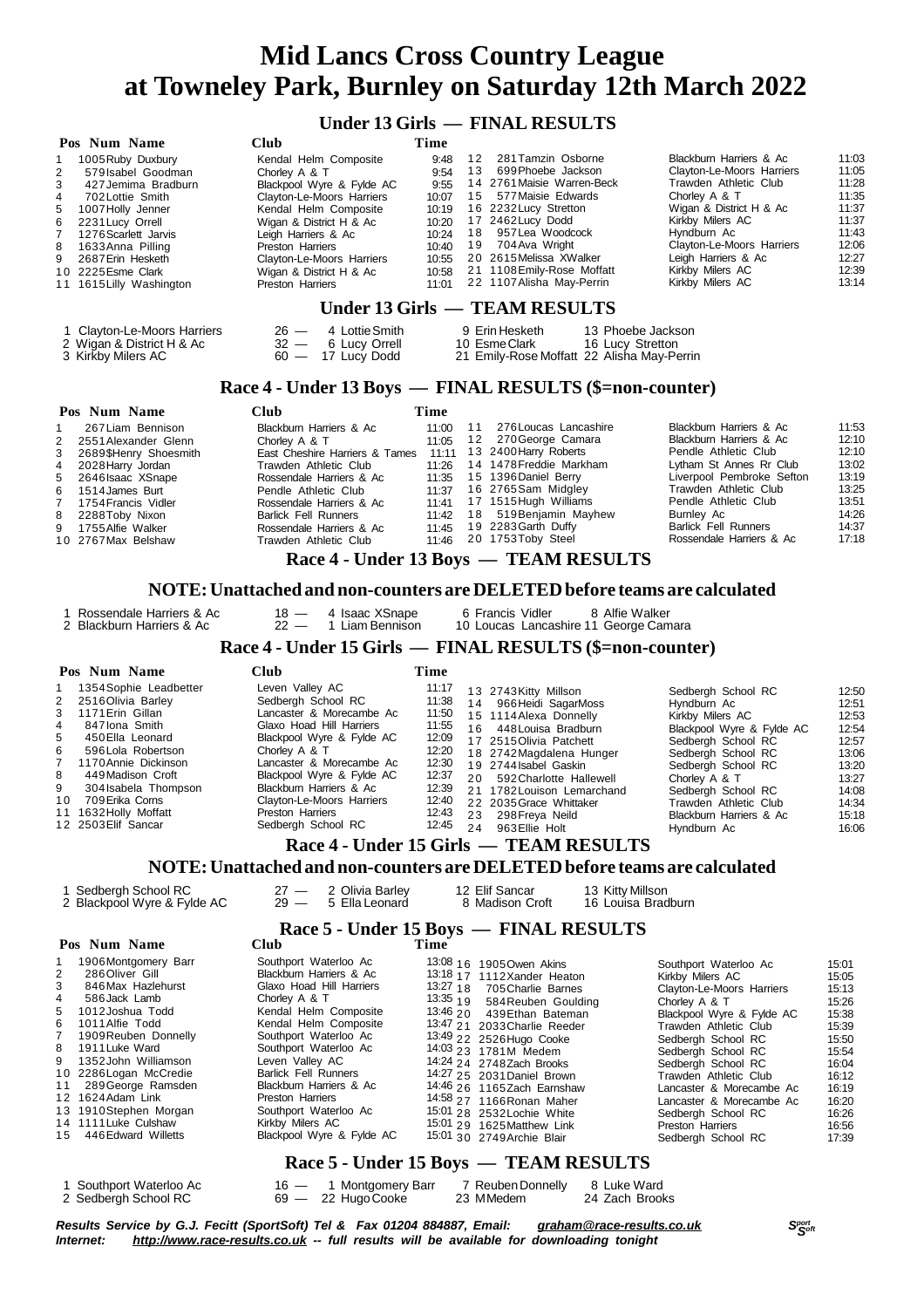#### **Race 5 - Under 17 Women — FINAL RESULTS**

| Pos Num Name<br>461 Maddison Betmead<br>1<br>2<br>716 Ella Dorrington-Levy<br>3<br>717 Ciara Duffy<br>2568 Evie Taylor<br>4<br>5<br>322 Keira Haxton<br>1297 Lily Edwards<br>6                                                                                                               | <b>Club</b><br>Blackpool Wyre & Fylde AC<br>Clayton-Le-Moors Harriers<br>Clayton-Le-Moors Harriers<br>Blackburn Harriers & Ac<br>Blackburn Harriers & Ac<br>Leigh Harriers & Ac                                                              | Time<br>14:59<br>15:28<br>15:44<br>15:55<br>16:10<br>16:28                    | 1793 Vanessa Brooks<br>7<br>1797 Rosie Wilson<br>8<br>9<br>718 Hannah Eccles<br>10 319 Kate Cookson<br>11<br>2507 Isabella Dowling<br>466 Millie Oldham<br>12                                                                                           | Sedbergh School RC<br>Sedbergh School RC<br>Clayton-Le-Moors Harriers<br>Blackburn Harriers & Ac<br>Sedbergh School RC<br>Blackpool Wyre & Fylde AC                                                               | 17:25<br>17:38<br>18:24<br>18:31<br>19:07<br>20:01                            |  |  |  |  |
|----------------------------------------------------------------------------------------------------------------------------------------------------------------------------------------------------------------------------------------------------------------------------------------------|----------------------------------------------------------------------------------------------------------------------------------------------------------------------------------------------------------------------------------------------|-------------------------------------------------------------------------------|---------------------------------------------------------------------------------------------------------------------------------------------------------------------------------------------------------------------------------------------------------|-------------------------------------------------------------------------------------------------------------------------------------------------------------------------------------------------------------------|-------------------------------------------------------------------------------|--|--|--|--|
| Race 5 - Under 17 Women — TEAM RESULTS                                                                                                                                                                                                                                                       |                                                                                                                                                                                                                                              |                                                                               |                                                                                                                                                                                                                                                         |                                                                                                                                                                                                                   |                                                                               |  |  |  |  |
| 1 Clayton-Le-Moors Harriers<br>2 Ella Dorrington-Levy 3 Ciara Duffy<br>9 Hannah Eccles<br>$14 -$<br>2 Blackburn Harriers & Ac<br>4 Evie Taylor<br>5 Keira Haxton<br>$19 -$<br>10 Kate Cookson<br>$26 -$<br>7 Vanessa Brooks<br>3 Sedbergh School RC<br>8 Rosie Wilson<br>11 Isabella Dowling |                                                                                                                                                                                                                                              |                                                                               |                                                                                                                                                                                                                                                         |                                                                                                                                                                                                                   |                                                                               |  |  |  |  |
| Race 6 - Under 17 Men — FINAL RESULTS                                                                                                                                                                                                                                                        |                                                                                                                                                                                                                                              |                                                                               |                                                                                                                                                                                                                                                         |                                                                                                                                                                                                                   |                                                                               |  |  |  |  |
| Pos Num Name                                                                                                                                                                                                                                                                                 | <b>Club</b>                                                                                                                                                                                                                                  | <b>Time</b>                                                                   |                                                                                                                                                                                                                                                         |                                                                                                                                                                                                                   |                                                                               |  |  |  |  |
| 314 Dexta Thompson<br>2<br>2710Tom Bowman<br>3<br>309 Hayden Mercer<br>310 Jack Paget-Fowler<br>4<br>1413 James Read<br>5<br>1115 Derri XHenderson<br>6<br>7<br>307 Codie Dewhurst<br>8<br>848 Justin Corbishley<br>9<br>311 Umair Rafig                                                     | Blackburn Harriers & Ac<br>Lancaster & Morecambe Ac<br>Blackburn Harriers & Ac<br>Blackburn Harriers & Ac<br>Liverpool Pembroke Sefton<br>Kirkby Milers AC<br>Blackburn Harriers & Ac<br>Glaxo Hoad Hill Harriers<br>Blackburn Harriers & Ac | 18:29<br>18:30<br>19:30<br>19:39<br>19:48<br>19:56<br>20:16<br>20:38<br>21:16 | 173G Barnard-Mackenzie<br>10<br>11 1788 Joseph Degroote<br>12 1792 Theodore Smalley<br>455 Rafael Eaton<br>13<br>14 2419A Maggio-Poyntz<br>15 2750 Benjamin Jackson<br>16 2688 Christopher Broome<br>522 Nathan Green<br>17<br>18 1787 Alexander Curtis | Barrow & Furness Striders<br>Sedbergh School RC<br>Sedbergh School RC<br>Blackpool Wyre & Fylde AC<br>Walney Wind Cheetahs<br>Sedbergh School RC<br>Clayton-Le-Moors Harriers<br>Burnley Ac<br>Sedbergh School RC | 21:28<br>21:37<br>21:40<br>22:15<br>22:30<br>22:39<br>22:54<br>24:22<br>28:22 |  |  |  |  |
| <b>Blackburn Harriers &amp; Ac</b><br>1<br>2 Sedbergh School RC                                                                                                                                                                                                                              | 1 Dexta Thompson<br>$8 -$<br>11 Joseph Degroote<br>$38 -$                                                                                                                                                                                    |                                                                               | Race 6 - Under 17 Men — TEAM RESULTS<br>3 Hayden Mercer<br>4 Jack Paget-Fowler<br>12 Theodore Smalley 15 Benjamin Jackson                                                                                                                               |                                                                                                                                                                                                                   |                                                                               |  |  |  |  |
|                                                                                                                                                                                                                                                                                              |                                                                                                                                                                                                                                              |                                                                               | Race 6 - Ladies under 20                                                                                                                                                                                                                                |                                                                                                                                                                                                                   |                                                                               |  |  |  |  |
| Pos Num Name<br>Cat/Pos                                                                                                                                                                                                                                                                      | Club                                                                                                                                                                                                                                         | Time                                                                          |                                                                                                                                                                                                                                                         |                                                                                                                                                                                                                   |                                                                               |  |  |  |  |
| 1225 Finty Royle<br>1<br>2<br>1222 Rheagan Edwards<br>339 Amy-Nicola Davies<br>3<br>2303 Anna Lonsdale<br>4<br>5<br>1496Maddy Markham<br>6<br>724 Tanith-Jade Ellis                                                                                                                          | L <sub>20</sub> 1 Lancaster University<br>L20 2 Lancaster University<br>L20 3 Blackburn Harriers & Ac<br>L20 4 Lancaster University<br>L20 5 Lytham St Annes Rr Club<br>L20 6 Clayton-Le-Moors Harriers                                      | 20:20<br>22:02<br>22:27<br>23:36<br>24:13<br>26:03                            |                                                                                                                                                                                                                                                         |                                                                                                                                                                                                                   |                                                                               |  |  |  |  |

**Race 6 - Ladies under 20 — TEAM RESULTS**<br>  $7 - 1$  Finty Royle 2 Rheagan Edwards 4 Anna Lons

Results Service by G.J. Fecitt (SportSoft) Tel & Fax 01204 884887, Email: [graham@race-results.co.uk](mailto:graham@race-results.co.uk)<br>Internet: http://www.race-results.co.uk -- full results will be available for downloading tonight *Internet: <http://www.race-results.co.uk> -- full results will be available for downloading tonight*

1 Lancaster University 7 — 1 Finty Royle 2 Rheagan Edwards 4 Anna Lonsdale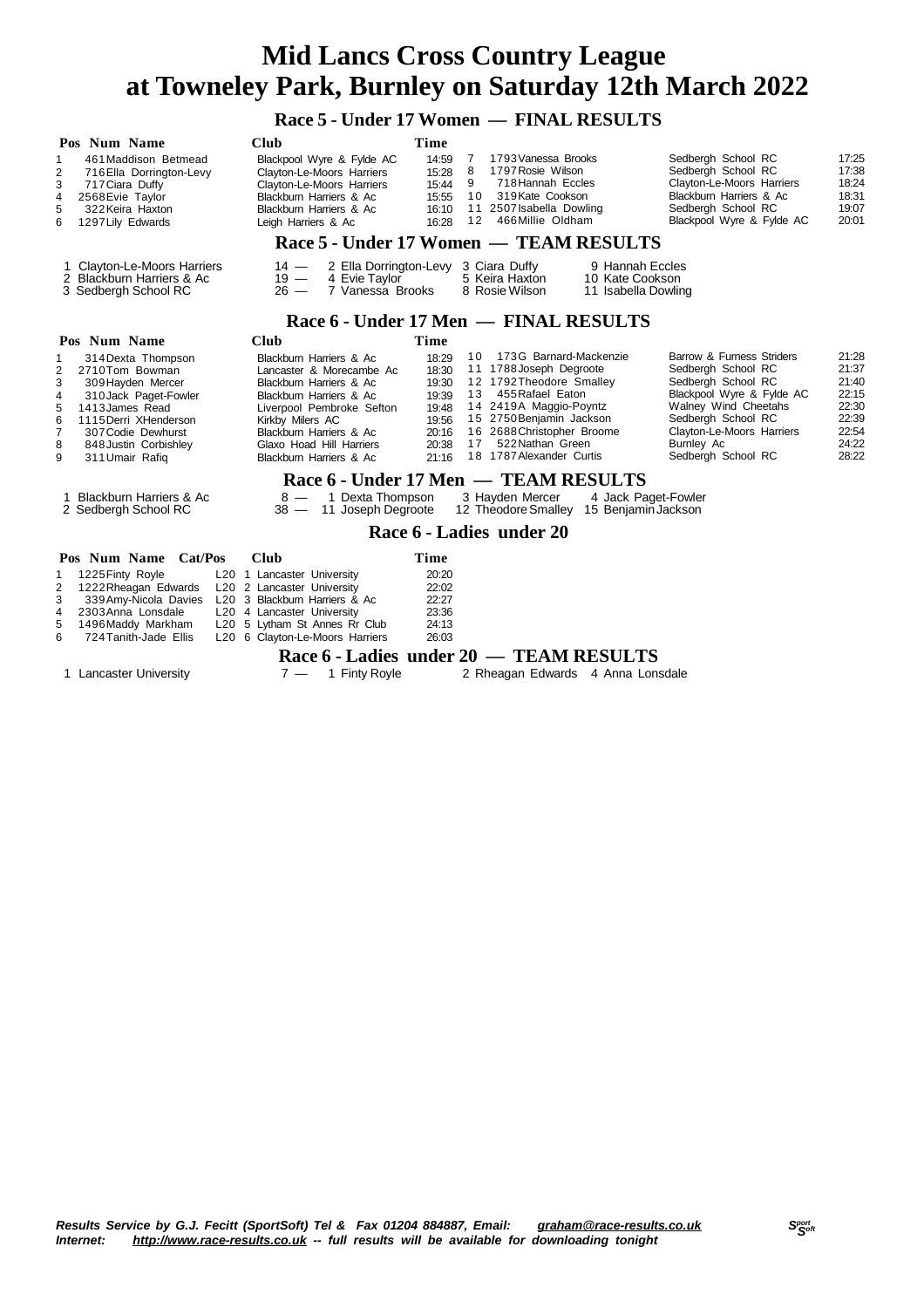#### **Race 6 - Ladies over 18**

|    | Pos Num Name Cat/Pos                                   |       | <b>Club</b>                            | Time  |    |                            |    |                                    |       |
|----|--------------------------------------------------------|-------|----------------------------------------|-------|----|----------------------------|----|------------------------------------|-------|
| 1  | 1225 Finty Royle                                       |       | L <sub>20</sub> 1 Lancaster University | 20:20 |    | 49 1585 Marian Hesketh     |    | L65 1 Preston Harriers             | 28:17 |
| 2  | 2304 Anna Philps                                       | L     | 2 Lancaster University                 | 21:14 |    | 50 1208 Amelia Page        | L. | 50 Lancaster University            | 28:25 |
| 3  | 380 Caroline Betmead                                   | L45 1 | Blackpool Wyre & Fylde AC              | 21:33 | 51 | 131 Kerry Lomas            |    | L35 8 Astley & Tyldesley RR        | 28:34 |
| 4  | 1222 Rheagan Edwards                                   |       | L20 2 Lancaster University             | 22:02 |    | 52 1153 Miriam Maher       |    | L50 5 Lancaster & Morecambe Ac     | 28:51 |
| 5  | 339 Amy-Nicola Davies                                  |       | L20 3 Blackburn Harriers & Ac          | 22:27 |    | 53 2141 Lucy Neighbour     |    | L40 7 Wesham Road Runners & Ac     | 28:52 |
| 6  | 251 Ellen Sagar-Hesketh L                              |       | 6 Blackburn Harriers & Ac              | 22:42 | 54 | 165 Cathrine Grisdale      |    | L60 4 Barrow & Furness Striders    | 28:52 |
| 7  | 1148 Lauren Gora                                       |       | L35 1 Lancaster & Morecambe Ac         | 22:49 |    | 55 2210 Amy Tinker         | L. | 55 Wigan & District H & Ac         | 28:57 |
| 8  | 553 Laura Livesey                                      |       | L35 2 Chorley A & T                    | 22:57 |    | 56 1703 Alison Parkinson   |    | L55 5 Red Rose Road Runners        | 29:03 |
| 9  | 1593 Katey Markland                                    |       | L35 3 Preston Harriers                 | 23:06 |    | 57 1940 Sarah Barton       |    | L40 8 Thornton Cleveleys RC        | 29:45 |
|    | 10 2303 Anna Lonsdale                                  |       | L <sub>20</sub> 4 Lancaster University | 23:36 |    | 58 1451 Kirsten Burnett    |    | L45 8 Lytham St Annes Rr Club      | 29:48 |
|    | 11 1590 Kate Lakeland                                  | L.    | 11 Preston Harriers                    | 23:54 | 59 | 688Dawn Terry              |    | L55 6 Clayton-Le-Moors Harriers    | 30:08 |
|    | 12 1699 Samantha Edwards                               |       | L35 4 Red Rose Road Runners            | 24:04 |    | 60 1602 Olga Wiggins       |    | L40 9 Preston Harriers             | 30:13 |
|    | 13 2072 Amy Singleton                                  |       | L40 1 Walney Wind Cheetahs             | 24:08 | 61 | 987 Sue Booth              |    | L60 5 Kendal Amateur Athletic Club | 30:16 |
|    | 14 1496 Maddy Markham                                  |       | L20 5 Lytham St Annes Rr Club          | 24:13 |    | 62 1950 Roxanne McAllister | L  | 62 Thornton Cleveleys RC           | 30:21 |
|    | 15 2664 Jayne XCollins                                 |       | L60 1 Wigan & District H & Ac          | 24:14 | 63 | 749 Mary Hewitt            |    | L65 2 Garstang Running Club        | 30:22 |
|    | 16 1209 Amber Reed                                     |       | 16 Lancaster University                | 24:16 |    | 64 1600 Julie Tyrer        |    | L45 9 Preston Harriers             | 30:45 |
|    | 17 2195 Katrina Hamilton                               | L     | 17 Wigan & District H & Ac             | 24:24 |    | 65 2122 Clare Belfield     |    | L35 9 Wesham Road Runners & Ac     | 30:47 |
|    | 18 2207 Rachel Sidebotham L                            |       | 18 Wigan & District H & Ac             | 24:28 | 66 | 686Jane Ryan               |    | L4010 Clayton-Le-Moors Harriers    | 30:48 |
|    | 19 2540 Talitha Shandley                               | L     | 19 Southport Waterloo Ac               | 24:48 |    | 67 1702 Alison Mercer      |    | L60 6 Red Rose Road Runners        | 31:19 |
|    | 20 2070Karen Maggio-PoyntzL50 1 Walney Wind Cheetahs   |       |                                        | 24:54 |    | 68 2713 Laura Ellis        | L. | 68 Lancaster University            | 31:26 |
|    | 21 1459 Barbara Holmes                                 |       | L60 2 Lytham St Annes Rr Club          | 24:55 |    | 69 1601 Sue Wickham        |    | L60 7 Preston Harriers             | 31:28 |
|    | 22 1870 Andrea Scarborough L40 2 Southport Waterloo Ac |       |                                        | 24:57 | 70 | 678 Jane Hylands           |    | L50 6 Clayton-Le-Moors Harriers    | 31:32 |
|    | 23 1731 Sophie Howard                                  | L.    | 23 Rossendale Harriers & Ac            | 25:03 | 71 | 2061 Justine Blackburn     |    | L3510 Walney Wind Cheetahs         | 31:33 |
|    | 24 1453 Catherine Carrdus                              |       | L50 2 Lytham St Annes Rr Club          | 25:07 |    | 72 1592 Elena Macdonald    |    | L4510 Preston Harriers             | 31:47 |
| 25 | 164 Sarah Bouffler                                     |       | L40 3 Barrow & Furness Striders        | 25:23 | 73 | 387 Amanda Fuller          |    | L4511 Blackpool Wyre & Fylde AC    | 31:51 |
|    | 26 2196 Lisa Heyes                                     |       | L45 2 Wigan & District H & Ac          | 25:27 |    | 74 1872 Susan Stewart      |    | L70 1 Southport Waterloo Ac        | 31:55 |
|    | 27 2059 Kim Anderson                                   |       | L40 4 Walney Wind Cheetahs             | 25:36 |    | 75 1737 Sara Steel         |    | L4011 Rossendale Harriers & Ac     | 31:59 |
|    | 28 2148 Kay Twist                                      |       | L50 3 Wesham Road Runners & Ac         | 25:42 | 76 | 675 Helen Harrison         |    | L50 7 Clayton-Le-Moors Harriers    | 32:04 |
| 29 | 748 Vicki Doherty                                      |       | L40 5 Garstang Running Club            | 25:47 |    | 77 1467 Julie Wiseman      |    | L60 8 Lytham St Annes Rr Club      | 32:23 |
|    | 30 1865 Carole James                                   |       | L55 1 Southport Waterloo Ac            | 25:59 | 78 | 128 Louise Hill            |    | L4012 Astley & Tyldesley RR        | 32:31 |
| 31 | 724 Tanith-Jade Ellis                                  |       | L20 6 Clayton-Le-Moors Harriers        | 26:03 |    | 79 2138Jo McCaffery        |    | L4013 Wesham Road Runners & Ac     | 32:34 |
|    | 32 2586 Kerry XDavies                                  |       | L50 4 Kendal Amateur Athletic Club     | 26:03 |    | 80 2073 Louise Turner      |    | L4014 Walney Wind Cheetahs         | 32:44 |
| 33 | 237 Lindsay Davies                                     |       | L45 3 Blackburn Harriers & Ac          | 26:08 |    | 81 2332 Karolina Graves    |    | L3511 Skelmersdale Boundary H      | 32:55 |
| 34 | 684 Irene Roche                                        |       | L60 3 Clayton-Le-Moors Harriers        | 26:18 |    | 82 1450 Pamela Binns       |    | L75 1 Lytham St Annes Rr Club      | 34:42 |
|    | 35 2583 Helen XAddison                                 |       | L40 6 Kendal Amateur Athletic Club     | 26:29 |    | 83 2005L Hawthornthwaite   |    | L4015 Trawden Athletic Club        | 34:50 |
|    | 36 2064 Janice Callister                               |       | L55 2 Walney Wind Cheetahs             | 26:29 |    | 84 2074 Melissa Turner     | L. | 84 Walney Wind Cheetahs            | 35:03 |
|    | 37 1464Helen Rennie                                    |       | L35 5 Lytham St Annes Rr Club          | 26:32 |    | 85 1599 Angela Tranter     |    | L55 7 Preston Harriers             | 35:21 |
|    | 38 1871 Michelle Spencer                               |       | L45 4 Southport Waterloo Ac            | 26:33 |    | 86 1455 Sylvia Gittins     |    | L75 2 Lytham St Annes Rr Club      | 36:18 |
|    | 39 2066 Alex Earley                                    | L.    | 39 Walney Wind Cheetahs                | 26:38 |    | 87 2555 Rebecca Harrison   | L. | 87 Kirkby Milers AC                | 36:23 |
| 40 | 671 Lisa Ellis                                         |       | L35 6 Clayton-Le-Moors Harriers        | 27:05 |    | 88 1081 Paula Heaton       |    | L4512 Kirkby Milers AC             | 36:24 |
| 41 | 2968 Anna Williams                                     |       | L35 7 Skelmersdale Boundary H          | 27:17 | 89 | 674 Karin Goss             |    | L70 2 Clayton-Le-Moors Harriers    | 36:30 |
|    | 42 1462 Claire Markham                                 |       | L45 5 Lytham St Annes Rr Club          | 27:22 |    | 90 1999 Julie Carman       |    | L65 3 Trawden Athletic Club        | 36:45 |
|    | 43 1206 Merlyn Gilldaley                               | L.    | 43 Lancaster University                | 27:35 |    | 91 2335 Hayley Smith       | L. | 91 Skelmersdale Boundary H         | 38:01 |
|    | 44 2585 Amy XWilkin                                    |       | L45 6 Kendal Amateur Athletic Club     | 27:36 | 92 | 681 Christine Leathley     |    | L70 3 Clayton-Le-Moors Harriers    | 38:25 |
| 45 | 989 Carolyn Kevan                                      |       | L55 3 Kendal Amateur Athletic Club     | 27:45 |    | 93 1581 Judith Deakin      |    | L75 3 Preston Harriers             | 40:28 |
|    | 46 2060Joanna Barnard                                  |       | L45 7 Walney Wind Cheetahs             | 28:06 | 94 | 665 Susan Allen            |    | L60 9 Clayton-Le-Moors Harriers    | 40:40 |
| 47 | 685 Julia Rushton                                      |       | L55 4 Clayton-Le-Moors Harriers        | 28:10 |    | 95 1594 Adela Nuttall      |    | L6010 Preston Harriers             | 42:05 |
|    | 48 2201 Lucy McKenna                                   | L     | 48 Wigan & District H & Ac             | 28:12 | 96 | 864 Patricia Henry         |    | L55 8 Hyndburn Ac                  | 42:32 |
|    |                                                        |       |                                        |       |    |                            |    |                                    |       |

#### **Race 6 - Ladies over 18 — TEAM RESULTS**

| 1 Lancaster University            | $7 -$                          | 1 Finty Royle                                 | 2 Anna Philps                          | 4 Rheagan Edwards    |
|-----------------------------------|--------------------------------|-----------------------------------------------|----------------------------------------|----------------------|
| 2 Blackburn Harriers & Ac         | $44 -$                         | 5 Amy-Nicola Davies                           | 6 Ellen Sagar-Hesketh33 Lindsay Davies |                      |
| 3 Wigan & District H & Ac         | $50 -$                         | 15 Jayne XCollins                             | 17 Katrina Hamilton                    | 18 Rachel Sidebotham |
| 4 Lytham St Annes Rr Club         |                                | 59 - 14 Maddy Markham                         | 21 Barbara Holmes                      | 24 Catherine Carrdus |
| 5 Walney Wind Cheetahs            | $60 -$                         | 13 Amy Singleton                              | 20 Karen Maggio-Poyntz27               | Kim Anderson         |
| 'B'<br>6 Lancaster University     | $69 -$                         | 10 Anna Lonsdale                              | 16 Amber Reed                          | 43 Merlyn Gilldaley  |
| 7 Preston Harriers                | $69 -$                         | 9 Katey Markland                              | 11 Kate Lakeland                       | 49 Marian Hesketh    |
| 8 Southport Waterloo Ac           | $71 -$                         | 19 Talitha Shandley                           | 22 Andrea Scarborough30                | Carole James         |
| 9 Clayton-Le-Moors Harriers       | $105 -$                        | 31 Tanith-Jade Ellis                          | 34 Irene Roche                         | 40 Lisa Ellis        |
| 10 Kendal Amateur Athletic Club   | $111 -$                        | 32 Kerry XDavies                              | 35 Helen XAddison                      | 44 Amy XWilkin       |
| 11 Walney Wind Cheetahs<br>'B'    | $121 -$                        | 36 Janice Callister                           | 39 Alex Earley                         | 46 Joanna Barnard    |
| 'В'<br>12 Wigan & District H & Ac | 129 —                          | 26 Lisa Heyes                                 | 48 Lucy McKenna                        | 55 Amy Tinker        |
| 13 Red Rose Road Runners          |                                | 135 - 12 Samantha Edwards 56 Alison Parkinson |                                        | 67 Alison Mercer     |
| 14 Lytham St Annes Rr Club 'B'    | $137 -$                        | 37 Helen Rennie                               | 42 Claire Markham                      | 58 Kirsten Burnett   |
| 15 Wesham Road Runners & Ac       |                                | $146 - 28$ Kay Twist                          | 53 Lucy Neighbour                      | 65 Clare Belfield    |
| 16 Clayton-Le-Moors Harriers 'B'  | $172 -$                        | 47 Julia Rushton                              | 59 Dawn Terry                          | 66 Jane Ryan         |
| 17 Preston Harriers<br>ʻBʻ        | $193 -$                        | 60 Olga Wiggins                               | 64 Julie Tyrer                         | 69 Sue Wickham       |
| 18 Skelmersdale Boundary H        | $213 -$                        | 41 Anna Williams                              | 81 Karolina Graves                     | 91 Hayley Smith      |
|                                   |                                |                                               |                                        |                      |
|                                   |                                | Race 6 - Ladies over 35 — TEAM RESULTS        |                                        |                      |
| 1 Walney Wind Cheetahs            |                                | $28 - 6$ Amy Singleton                        | 8 Karen Maggio-Poyntz14                | Kim Anderson         |
| 2 Lytham St Annes Rr Club         | $43 -$                         | 9 Barbara Holmes                              | 11 Catherine Carrdus 23 Helen Rennie   |                      |
| 3 Southport Waterloo Ac           | 51<br>$\overline{\phantom{0}}$ | 10 Andrea Scarborough17 Carole James          |                                        | 24 Michelle Spencer  |
| 4 Kendal Amateur Athletic Club    | 67 —                           | 18 Kerry XDavies                              | 21 Helen XAddison                      | 28 Amy XWilkin       |
| 5 Clayton-Le-Moors Harriers       | 76 —                           | 20 Irene Roche                                | 25 Lisa Ellis                          | 31 Julia Rushton     |
| 6 Preston Harriers                | $77 -$                         | 4 Katey Markland                              | 32 Marian Hesketh                      | 41 Olga Wiggins      |
| 7 Red Rose Road Runners           | $89 -$                         | 5 Samantha Edwards 37 Alison Parkinson        |                                        | 47 Alison Mercer     |
| 8 Wesham Road Runners & Ac        | $95 -$                         | 15 Kay Twist                                  | 35 Lucy Neighbour                      | 45 Clare Belfield    |
|                                   |                                |                                               |                                        |                      |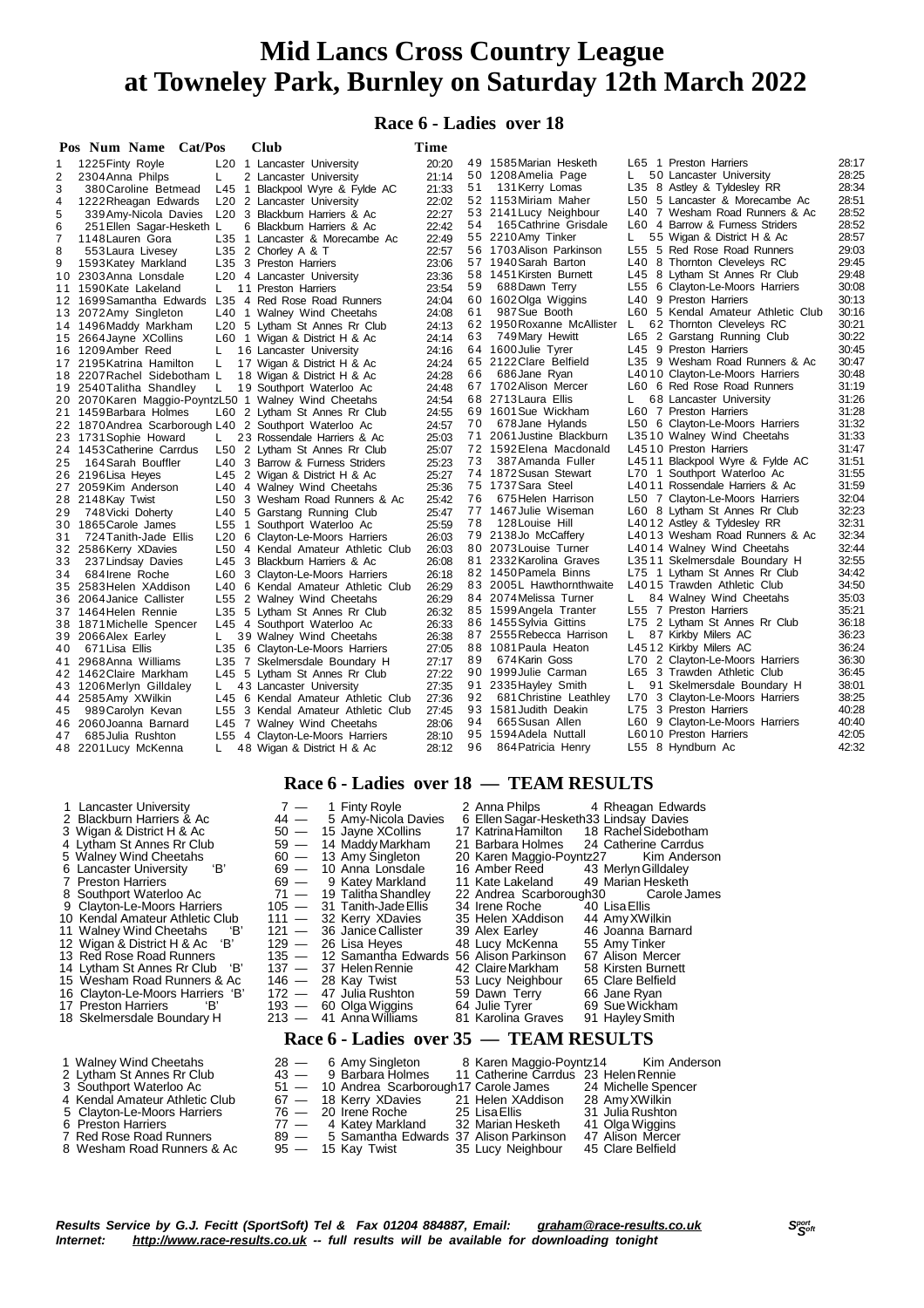|                  |                                                                                                                                                                       |                                                                                                                                                                             |                            |                                                                                                                                               |                                                    |                             | Race 6 - Ladies over 45 — TEAM RESULTS                                                                                       |  |                                                                                                                                                                                                     |                                                    |
|------------------|-----------------------------------------------------------------------------------------------------------------------------------------------------------------------|-----------------------------------------------------------------------------------------------------------------------------------------------------------------------------|----------------------------|-----------------------------------------------------------------------------------------------------------------------------------------------|----------------------------------------------------|-----------------------------|------------------------------------------------------------------------------------------------------------------------------|--|-----------------------------------------------------------------------------------------------------------------------------------------------------------------------------------------------------|----------------------------------------------------|
|                  | 1 Lytham St Annes Rr Club<br>2 Walney Wind Cheetahs<br>3 Kendal Amateur Athletic Club<br>4 Clayton-Le-Moors Harriers<br>5 Southport Waterloo Ac<br>6 Preston Harriers | $23 -$<br>$40 -$<br>$54 -$                                                                                                                                                  | $53 -$<br>75 —             | 4 Barbara Holmes<br>32 - 3 Karen Maggio-Poyntz12 Janice Callister<br>9 Kerry XDavies<br>11 Irene Roche<br>8 Carole James<br>19 Marian Hesketh |                                                    |                             | 5 Catherine Carrdus 14 Claire Markham<br>15 AmyXWilkin<br>18 Julia Rushton<br>13 Michelle Spencer<br>27 Julie Tyrer          |  | 17 Joanna Barnard<br>16 Carolyn Kevan<br>24 Dawn Terry<br>33 Susan Stewart<br>29 Sue Wickham                                                                                                        |                                                    |
|                  | Race 6 - Ladies over 55 — TEAM RESULTS                                                                                                                                |                                                                                                                                                                             |                            |                                                                                                                                               |                                                    |                             |                                                                                                                              |  |                                                                                                                                                                                                     |                                                    |
|                  | 1 Clayton-Le-Moors Harriers<br>2 Lytham St Annes Rr Club<br>3 Preston Harriers                                                                                        |                                                                                                                                                                             | $22 -$<br>$37 -$<br>$42 -$ | 4 Irene Roche<br>2 Barbara Holmes<br>8 Marian Hesketh                                                                                         |                                                    |                             | 7 Julia Rushton<br>17 Julie Wiseman<br>15 Sue Wickham<br>Race 6 - Ladies over 65 — TEAM RESULTS<br>No complete teams         |  | 11 Dawn Terry<br>18 Pamela Binns<br>19 Angela Tranter                                                                                                                                               |                                                    |
|                  |                                                                                                                                                                       |                                                                                                                                                                             |                            |                                                                                                                                               |                                                    |                             | Race 6 - Vet 70 Men — FINAL RESULTS                                                                                          |  |                                                                                                                                                                                                     |                                                    |
|                  | Pos Num Name                                                                                                                                                          | <b>Club</b>                                                                                                                                                                 |                            |                                                                                                                                               | Time                                               |                             |                                                                                                                              |  |                                                                                                                                                                                                     |                                                    |
| 1<br>3<br>5<br>6 | 2299 Mike XWalsh<br>652 Barry Mitchell<br>658 David Scott<br>649C Lawson<br>2772 Pete Leviston<br>622 Bryn Barnes                                                     | V75 1 Clayton-Le-Moors Harriers<br>V75 2 Clayton-Le-Moors Harriers<br>V80 1 Clayton-Le-Moors Harriers<br>V70 2 Barrow & Furness Striders<br>V70 3 Clayton-Le-Moors Harriers |                            | V70 1 Kendal Amateur Athletic Club                                                                                                            | 26:04<br>28:41<br>29.52<br>30:27<br>30:35<br>30:41 | $7^{\circ}$<br>8<br>9<br>12 | 2120Simon Young<br>980 Peter Mitchell<br>979 Peter Ion<br>10 2081 Peter Bartlett<br>11 2680 John Edwards<br>645 Robert Hirst |  | V70 4 Wesham Road Runners & Ac<br>V70 5 Kendal Amateur Athletic Club<br>V75 3 Kendal Amateur Athletic Club<br>V70 6 Wesham Road Runners & Ac<br>V70 7 Burnley Ac<br>V70 8 Clayton-Le-Moors Harriers | 30:48<br>31:26<br>32:45<br>38:25<br>40:21<br>41:15 |
|                  |                                                                                                                                                                       |                                                                                                                                                                             |                            |                                                                                                                                               |                                                    |                             | Race 6 - Vet 70 Men — TEAM RESULTS                                                                                           |  |                                                                                                                                                                                                     |                                                    |
|                  | 1 Clayton-Le-Moors Harriers                                                                                                                                           |                                                                                                                                                                             |                            | 5 — 2 Barry Mitchell                                                                                                                          |                                                    |                             | 3 David Scott                                                                                                                |  |                                                                                                                                                                                                     |                                                    |

| <b>URIQUE LO MOULS HATTLETS</b> | L DUITY IVINGITUM  | u bana occa       |
|---------------------------------|--------------------|-------------------|
| 2 Kendal Amateur Athletic Club  | 9 — 1 Mike XWalsh  | 8 Peter Mitchell  |
| 3 Wesham Road Runners & Ac      | 17 - 7 Simon Young | 10 Peter Bartlett |

#### **Senior Men under 20**

|                       |                                                                                        |                      | Time                                                                                                                                                                                                                                                                                                                                                                                |
|-----------------------|----------------------------------------------------------------------------------------|----------------------|-------------------------------------------------------------------------------------------------------------------------------------------------------------------------------------------------------------------------------------------------------------------------------------------------------------------------------------------------------------------------------------|
| 1218 Aaron Doyle      |                                                                                        |                      | 33:32                                                                                                                                                                                                                                                                                                                                                                               |
| 1775 Benjamin Kirkman |                                                                                        |                      | 34:15                                                                                                                                                                                                                                                                                                                                                                               |
| 1117 Charlie Deakin   |                                                                                        |                      | 37:00                                                                                                                                                                                                                                                                                                                                                                               |
| 1190 Jackson Sloan    |                                                                                        |                      | 37:30                                                                                                                                                                                                                                                                                                                                                                               |
|                       |                                                                                        |                      | 37:38                                                                                                                                                                                                                                                                                                                                                                               |
|                       |                                                                                        |                      | 38:03                                                                                                                                                                                                                                                                                                                                                                               |
| 2679 Ethan McEvoy     |                                                                                        |                      | 39:45                                                                                                                                                                                                                                                                                                                                                                               |
|                       |                                                                                        |                      | 41:28                                                                                                                                                                                                                                                                                                                                                                               |
| 1220 Harry Martin     |                                                                                        |                      | 43:48                                                                                                                                                                                                                                                                                                                                                                               |
|                       |                                                                                        |                      | 44:23                                                                                                                                                                                                                                                                                                                                                                               |
|                       |                                                                                        |                      | 46.08                                                                                                                                                                                                                                                                                                                                                                               |
|                       | 1219 William Eley<br>2773 James Corbishley<br>10 2711 Samuel Cook<br>11 2712C Ferreira | Pos Num Name Cat/Pos | Club<br>U20 1 Lancaster University<br>U20 2 Rossendale Harriers & Ac<br>U20 3 Kirkby Milers AC<br>U20 4 Lancaster & Morecambe Ac<br>U20 5 Lancaster University<br>U20 6 Lancaster University<br>U20 7 Blackpool Wyre & Fylde AC<br>468 Joshua Mathias-DaveyU208 Blackpool Wyre & Fylde AC<br>U20 9 Lancaster University<br>U2010 Lancaster University<br>U2011 Lancaster University |

#### **Senior Men under 20 — TEAM RESULTS**

| 1 Lancaster University |  | 12 — 1 Aaron Doyle  | 5 William Elev | 6 James Corbishley |
|------------------------|--|---------------------|----------------|--------------------|
| 2 Lancaster University |  | 30 — 9 Harry Martin | 10 Samuel Cook | 11 C Ferreira      |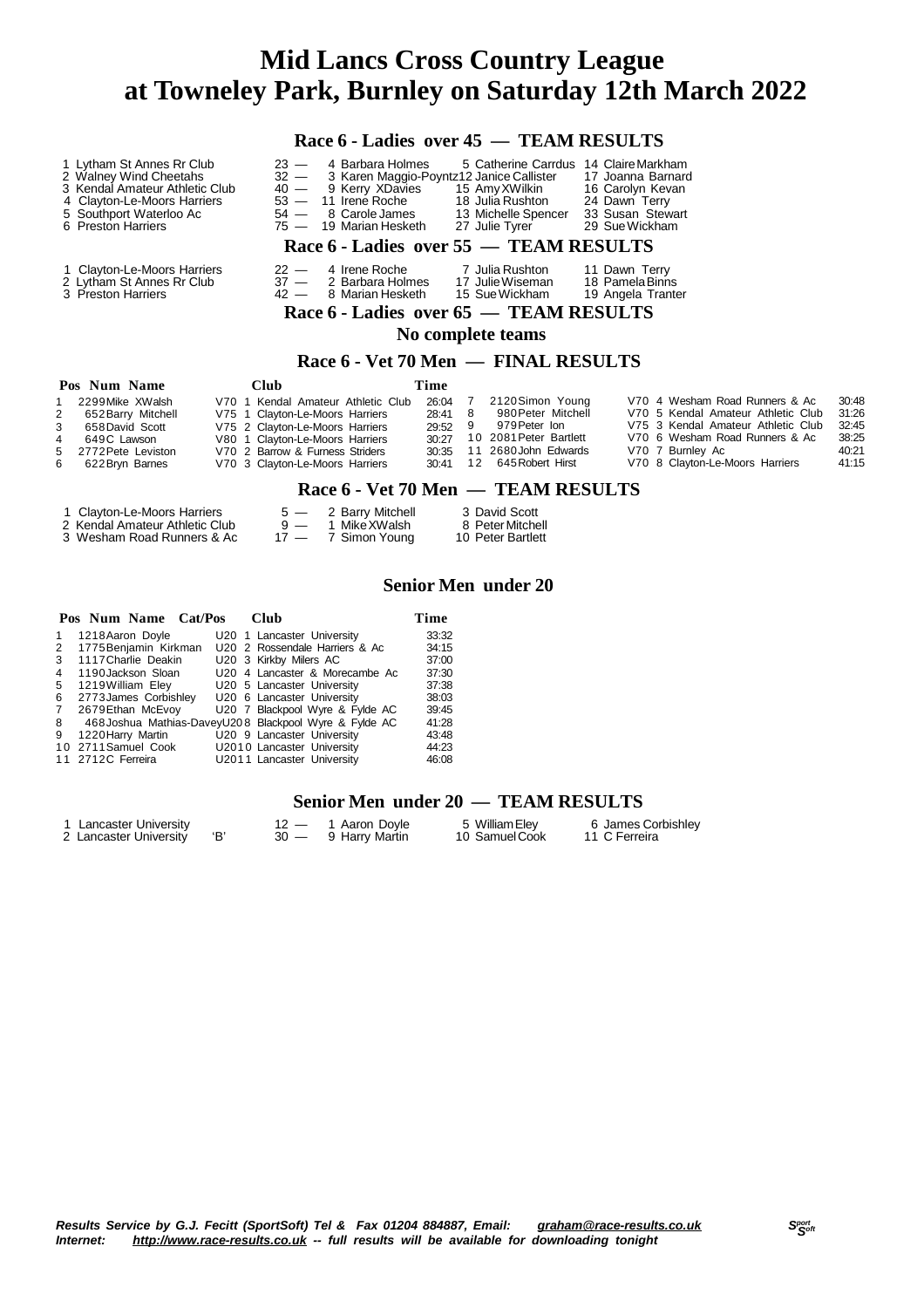### **Senior Men — FINAL RESULTS**

|          | Pos Num Name Cat/Pos                             |       | Club                                                              | Time           |                                                      |                                                                   |                |
|----------|--------------------------------------------------|-------|-------------------------------------------------------------------|----------------|------------------------------------------------------|-------------------------------------------------------------------|----------------|
| 1        | 1191 Matthew Briggs                              |       | Lancaster University                                              | 31:41          | 81<br>377 Mark Warner                                | Blackpool Wyre & Fylde AC                                         | 40:13          |
| 2        | 1548 Chris Livesey                               |       | V40 1 Preston Harriers                                            | 32:08          | 82 2096 Carl XGroome                                 | V50 8 Wesham Road Runners & Ac                                    | 40:18          |
| 3        | 513 Gary Shaw                                    |       | V45 1 Burnley Ac                                                  | 33:07          | 83<br>729 Simon Gora                                 | Garstang Running Club                                             | 40:20          |
| 4<br>5   | 2733 Benjamin Akin                               |       | Preston Harriers                                                  | 33:29<br>33:32 | 84 1062 Lee Walmsley<br>85<br>346 Stephen Dunn       | V4517 Kirkby Milers AC<br>V4012 Blackpool Wyre & Fylde AC         | 40:22<br>40:30 |
| 6        | 1218 Aaron Doyle<br>1137 Lee Parrington          |       | U20 1 Lancaster University<br>V40 2 Lancaster & Morecambe Ac      | 33:36          | 86<br>2037 Jason Caine                               | Walney Wind Cheetahs                                              | 40:31          |
| 7        | 1775 Benjamin Kirkman                            |       | U20 2 Rossendale Harriers & Ac                                    | 34:15          | 87<br>108 Neil Hughes                                | V4518 Astley & Tyldesley RR                                       | 40:41          |
| 8        | 1141 Peter Stock                                 |       | Lancaster & Morecambe Ac                                          | 34:16          | 88<br>792Ken Lamb                                    | V55 5 Glaxo Hoad Hill Harriers                                    | 40:50          |
| 9        | 1570 Chris Tully                                 |       | V40 3 Preston Harriers                                            | 34:18          | 89 1547 Mark Lee                                     | V55 6 Preston Harriers                                            | 40:58          |
| 10       | 1822 David Hamilton                              |       | V50 1 Southport Waterloo Ac                                       | 34:20          | 90 1577 Gary Wilson                                  | V55 7 Preston Harriers                                            | 41:04          |
| 11       | 1576 Wesley Wilkinson                            |       | Preston Harriers                                                  | 34:27          | 91 2055 lan Sadler                                   | V55 8 Walney Wind Cheetahs                                        | 41:08          |
|          | 12 2172 Jonathan Kearsley                        |       | Wigan & District H & Ac                                           | 34:34<br>34:36 | 92 1666 Stuart Cann<br>93 1564 John Rainford         | V55 9 Red Rose Road Runners<br>V60 2 Preston Harriers             | 41:13<br>41:19 |
|          | 13 1718 Andrew Grenfell<br>14 2310 Ross McKelvie |       | Rossendale Harriers & Ac<br>Lytham St Annes Rr Club               | 34:42          | 94                                                   | 468 Joshua Mathias-DaveyU20 8 Blackpool Wyre & Fylde AC           | 41:28          |
|          | 15 2302 Calum Laing                              |       | Lancaster University                                              | 34:55          | 95 2717 Adam Wilkinson                               | Leigh Harriers & Ac                                               | 41:30          |
|          | 16 1840 Francois Rafferty                        |       | V50 2 Southport Waterloo Ac                                       | 35:19          | 96 1051 Andrew McGlone                               | Kirkby Milers AC                                                  | 41:39          |
| 17       | 158 Robert Atkinson                              |       | V60 1 Barrow & Furness Striders                                   | 35:22          | 762 Glen Boulter<br>97                               | V4013 Glaxo Hoad Hill Harriers                                    | 41:44          |
| 18       | 202 Marc Hartley                                 |       | Blackburn Harriers & Ac                                           | 35:36          | 98 2734 Paul Ratan                                   | Preston Harriers                                                  | 41:47          |
| 19       | 547 Robert Walsh                                 |       | V45 2 Chorley A & T                                               | 35:43          | 163 Peter Willacy<br>99<br>100 2108 Steve Myerscough | V60 3 Barrow & Furness Striders<br>V4519 Wesham Road Runners & Ac | 41:49<br>42:00 |
|          | 20 1553 William Metcalf<br>21 1433 Joe Greenwood |       | Preston Harriers<br>Lytham St Annes Rr Club                       | 36:14<br>36:21 | 1012719 Joseph Dillon                                | V50 9 Leigh Harriers & Ac                                         | 42:08          |
|          | 22 2691 Charles Jeffrey                          |       | Glaxo Hoad Hill Harriers                                          | 36:32          | 102 374 Paul Sparrow                                 | V5010 Blackpool Wyre & Fylde AC                                   | 42:10          |
| 23       | 984 Joe Todd                                     |       | V45 3 Kendal Amateur Athletic Club                                | 36:41          | 1031541 Paul Jeffries                                | V4520 Preston Harriers                                            | 42:17          |
|          | 24 1377 Chris Melling                            |       | Liverpool Pembroke Sefton                                         | 36:46          | 104 1693 Stephen Woodruffe                           | V5510 Red Rose Road Runners                                       | 42:18          |
|          | 25 1135 Tom Nicholson                            |       | Lancaster & Morecambe Ac                                          | 36:48          | 1051685Stuart Smith                                  | V4521 Red Rose Road Runners                                       | 42:20          |
|          | 26 2115 David Taylor                             |       | Wesham Road Runners & Ac                                          | 36:54          | 106 181 Chris Balderson                              | V5511 Blackburn Harriers & Ac                                     | 42:26          |
|          | 27 1850 Andy Veevers                             |       | V40 4 Southport Waterloo Ac                                       | 36:55          | 107 2058 Trevor Turner<br>108 788 Andrew Jackson     | V5011 Walney Wind Cheetahs                                        | 42:28<br>42:31 |
|          | 28 1673 Karl Hodgson<br>29 1117 Charlie Deakin   |       | Red Rose Road Runners                                             | 36:55<br>37:00 | 109 341 Nathan Baker                                 | V5012 Glaxo Hoad Hill Harriers<br>Blackpool Wyre & Fylde AC       | 42:39          |
|          | 30 2728 Tim Shanker                              |       | U20 3 Kirkby Milers AC<br>V50 3 Manchester Ymca Harriers          | 37:02          | 1101848 Richard Talbot                               | V5013 Southport Waterloo Ac                                       | 42:44          |
|          | 31 2337 John Delamere                            |       | V45 4 Southport Waterloo Ac                                       | 37:03          | 111 654 Craig Nicholls                               | V4522 Clayton-Le-Moors Harriers                                   | 42:48          |
|          | 32 2083 Mark Belfield                            |       | Wesham Road Runners & Ac                                          | 37:12          | 1121057 Nick Morton                                  | Kirkby Milers AC                                                  | 42:51          |
| 33       | 1448Jonathan Tuck                                |       | V45 5 Lytham St Annes Rr Club                                     | 37:16          | 113 1131 Graham Hodgson                              | V60 4 Lancaster & Morecambe Ac                                    | 43:12          |
|          | 34 2716Adam Teece                                |       | Leigh Harriers & Ac                                               | 37:20          | 114 2100 Damian Ings                                 | V4523 Wesham Road Runners & Ac                                    | 43:39          |
|          | 35 1199 Richard Joisce                           |       | Lancaster University                                              | 37:26          | 1151220 Harry Martin                                 | U20 9 Lancaster University                                        | 43:48<br>43:49 |
|          | 36 1575 Andy Whaley<br>37 1190 Jackson Sloan     |       | V45 6 Preston Harriers<br>U20 4 Lancaster & Morecambe Ac          | 37:29<br>37:30 | 1162714 Charlie Bradbury<br>117 201 Allan Hartley    | Lancaster University<br>V4524 Blackburn Harriers & Ac             | 44:06          |
|          | 38 2455 Rory Anderson                            |       | Glaxo Hoad Hill Harriers                                          | 37:31          | 1182711 Samuel Cook                                  | U2010 Lancaster University                                        | 44:23          |
|          | 39 1219 William Eley                             |       | U20 5 Lancaster University                                        | 37:38          | 1191979 David Howard                                 | V65 1 Trawden Athletic Club                                       | 44:29          |
|          | 40 1126 James Dalgleish                          |       | V45 7 Lancaster & Morecambe Ac                                    | 37:39          | 120 2043 Philip Horrocks                             | V5512 Walney Wind Cheetahs                                        | 44:31          |
|          | 41 2164 John Heyes                               |       | V50 4 Wigan & District H & Ac                                     | 37:44          | 121 1434 Dan Gregson                                 | V4525 Lytham St Annes Rr Club                                     | 44:31          |
|          | 42 2494 Matthew Clawson                          |       | Rossendale Harriers & Ac                                          | 37:48          | 1221569 Andrew Tranter                               | V5513 Preston Harriers                                            | 44:46          |
|          | 43 1061 Lee Turner                               |       | Kirkby Milers AC                                                  | 37:52          | 1231676 Fred Lynch<br>124 342 Peter Bradburn         | V65 2 Red Rose Road Runners<br>V5014 Blackpool Wyre & Fylde AC    | 44:55<br>45:00 |
|          | 44 2086 Thomas Crabtree<br>45 2117 Alek Walker   |       | Wesham Road Runners & Ac<br>Wesham Road Runners & Ac              | 37:53<br>37:59 | 1251680John Naylor                                   | V4014 Red Rose Road Runners                                       | 45:15          |
| 46.      | 985 Matthew Wilson                               |       | V45 8 Kendal Amateur Athletic Club                                | 38:00          | 126 1818 Graham Cuddy                                | V5514 Southport Waterloo Ac                                       | 45:26          |
|          | 47 2773 James Corbishley                         |       | U20 6 Lancaster University                                        | 38:03          | 127 2430 Andrew Neville                              | V4015 Garstang Running Club                                       | 45:27          |
|          | 48 2739 Chris Snell                              |       | V40 5 Rossendale Harriers & Ac                                    | 38:06          | 128 2113 Nigel Shepherd                              | V60 5 Wesham Road Runners & Ac                                    | 45:30          |
|          | 49 1044 Kevin Harrison                           |       | V40 6 Kirkby Milers AC                                            | 38:10          | 129 2085 John Collier                                | V65 3 Wesham Road Runners & Ac                                    | 45:31          |
|          | 50 1841 Peter Roome                              | V55 1 | Southport Waterloo Ac                                             | 38:13          | 1301665Philip Butler                                 | V5515 Red Rose Road Runners                                       | 46:05          |
| 51       | 986 Richard Wilson                               |       | V40 7 Kendal Amateur Athletic Club                                | 38:26          | 131 271 2C Ferreira<br>132 2048 Philip Low           | U2011 Lancaster University<br>V5516 Walney Wind Cheetahs          | 46:08<br>46:41 |
|          | 52 1043 Adam Fitzsimmons<br>53 1535 Steve Hallas |       | Kirkby Milers AC<br>V45 9 Preston Harriers                        | 38:31<br>38:31 | 133 1686 David Stewart                               | V5517 Red Rose Road Runners                                       | 46:49          |
|          | 54 1844 Marc Singer                              |       | Southport Waterloo Ac                                             | 38:33          | 134 1196 Andrew Gedye                                | Lancaster University                                              | 47:04          |
| 55       | 2696 Quentin Gratrix                             |       | V4510 Kendal Amateur Athletic Club                                | 38:34          | 135 348 Paul Eaton                                   | V4526 Blackpool Wyre & Fylde AC                                   | 47:11          |
| 56       | 2189 Stuart Towns                                |       | V4511 Wigan & District H & Ac                                     | 38:36          | 136 2701 Andrew Kitts                                | Kirkby Milers AC                                                  | 48:09          |
| 57       | 1068 Andrew Wright                               |       | V4512 Kirkby Milers AC                                            | 38:41          | 137 624 Martin Brady                                 | V5518 Clayton-Le-Moors Harriers                                   | 48:18          |
| 58       | 1040 James Ellis                                 |       | Kirkby Milers AC                                                  | 39:05          | 138 2313 Peter Bolton                                | V60 6 Red Rose Road Runners                                       | 48:33          |
| 59       | 1132 Mark Holgate                                |       | V4513 Lancaster & Morecambe Ac                                    | 39:08          | 139 771 Peter Davison<br>1401526 Michael Brown       | V5519 Glaxo Hoad Hill Harriers<br>V60 7 Preston Harriers          | 48:53<br>49:30 |
| 60<br>61 | 2161 Mike Harris<br>1066 Gary Wilton             |       | V50 5 Wigan & District H & Ac<br>V40 8 Kirkby Milers AC           | 39:20<br>39:23 | 141 369 Simon Scarr                                  | V5520 Blackpool Wyre & Fylde AC                                   | 49:41          |
| 62       | 187 Ryan Bradshaw                                |       | Blackburn Harriers & Ac                                           | 39:24          | 142 634 Craig Eccles                                 | V4527 Clayton-Le-Moors Harriers                                   | 49:42          |
| 63       | 1578 Robert Worsey                               |       | Preston Harriers                                                  | 39:24          | 1431203 Tavis Young                                  | Lancaster University                                              | 49:50          |
| 64       | 1559 Michael O'Donnell                           |       | V55 2 Preston Harriers                                            | 39:34          | 144 2087 James Danson                                | V5521 Wesham Road Runners & Ac                                    | 50:08          |
| 65       | 2149 Sanjay Bisnauthsing                         |       | Wigan & District H & Ac                                           | 39:36          | 1451668Philip Dean                                   | V60 8 Red Rose Road Runners                                       | 50:11          |
| 66       | 106 Simon Ford                                   |       | V4514 Astley & Tyldesley RR                                       | 39:38          | 146 1985 Paul Roberts                                | V4528 Trawden Athletic Club                                       | 50:21          |
| 67       | 378 John Wright                                  |       | V55 3 Blackpool Wyre & Fylde AC                                   | 39:39          | 147 739 Anthony Pritchard                            | V65 4 Garstang Running Club<br>V65 5 Garstang Running Club        | 50:24<br>50:41 |
| 68       | 2469Tom Fell<br>1123 Andrew Clokey               |       | Lancaster University                                              | 39:41<br>39:44 | 148 731 Graham Hobson<br>149 2684 Geoffrey Smith     | V4529 Clayton-Le-Moors Harriers                                   | 51:17          |
| 69<br>70 | 2679 Ethan McEvoy                                |       | V40 9 Lancaster & Morecambe Ac<br>U20 7 Blackpool Wyre & Fylde AC | 39.45          | 150 627 Peter Browning                               | V60 9 Clayton-Le-Moors Harriers                                   | 51:19          |
| 71       | 2079 Lee Barlow                                  |       | V4515 Wesham Road Runners & Ac                                    | 39:50          | 151 159 Colin Campbell                               | V5522 Barrow & Furness Striders                                   | 51:40          |
| 72       | 2698 Alex Davies                                 |       | V50 6 Kendal Amateur Athletic Club                                | 39:53          | 1521050 Nicholas McCole                              | V4530 Kirkby Milers AC                                            | 51:48          |
| 73       | 1824 Steven Howard                               |       | Southport Waterloo Ac                                             | 39:53          | 1531446 Peter Thomson                                | V6010 Lytham St Annes Rr Club                                     | 52:22          |
| 74       | 1202 Andrew Thomas                               |       | Lancaster University                                              | 39:53          | 154 2093 Colin Gibson                                | V6011 Wesham Road Runners & Ac                                    | 53:00          |
| 75       | 623 Gareth Berry                                 |       | V4516 Clayton-Le-Moors Harriers                                   | 39:55          | 155 2050 Jeff McCully                                | V5015 Walney Wind Cheetahs                                        | 54:29          |
| 76       | 481 Kevin Hull                                   |       | V55 4 Border Harriers & Ac                                        | 39:56          | 156 2686 Michael Mullen<br>1571192 Max Burgess       | V65 6 Clayton-Le-Moors Harriers<br>Lancaster University           | 56:16<br>56:47 |
| 77<br>78 | 350 Stuart Hall<br>1055 Alan Moffatt             |       | V4010 Blackpool Wyre & Fylde AC<br>V4011 Kirkby Milers AC         | 39:58<br>40:02 | 158 1030 David Barrow                                | V65 7 Kirkby Milers AC                                            | 57:35          |
| 79       | 1574 David Watson                                |       | V50 7 Preston Harriers                                            | 40:04          | 1591545 Phil Lakeland                                | V6012 Preston Harriers                                            | 1:02:52        |
|          | 80 1197 Matthew Green                            |       | Lancaster University                                              | 40:12          | 160 345 John Dunn                                    | V4016 Blackpool Wyre & Fylde AC                                   | 1:13:15        |
|          |                                                  |       |                                                                   |                |                                                      |                                                                   |                |

Results Service by G.J. Fecitt (SportSoft) Tel & Fax 01204 884887, Email: <u>[graham@race-results.co.uk](mailto:graham@race-results.co.uk)</u> S<sup>oon</sup><br>Internet: <u><http://www.race-results.co.uk></u> -- full results will be available for downloading tonight